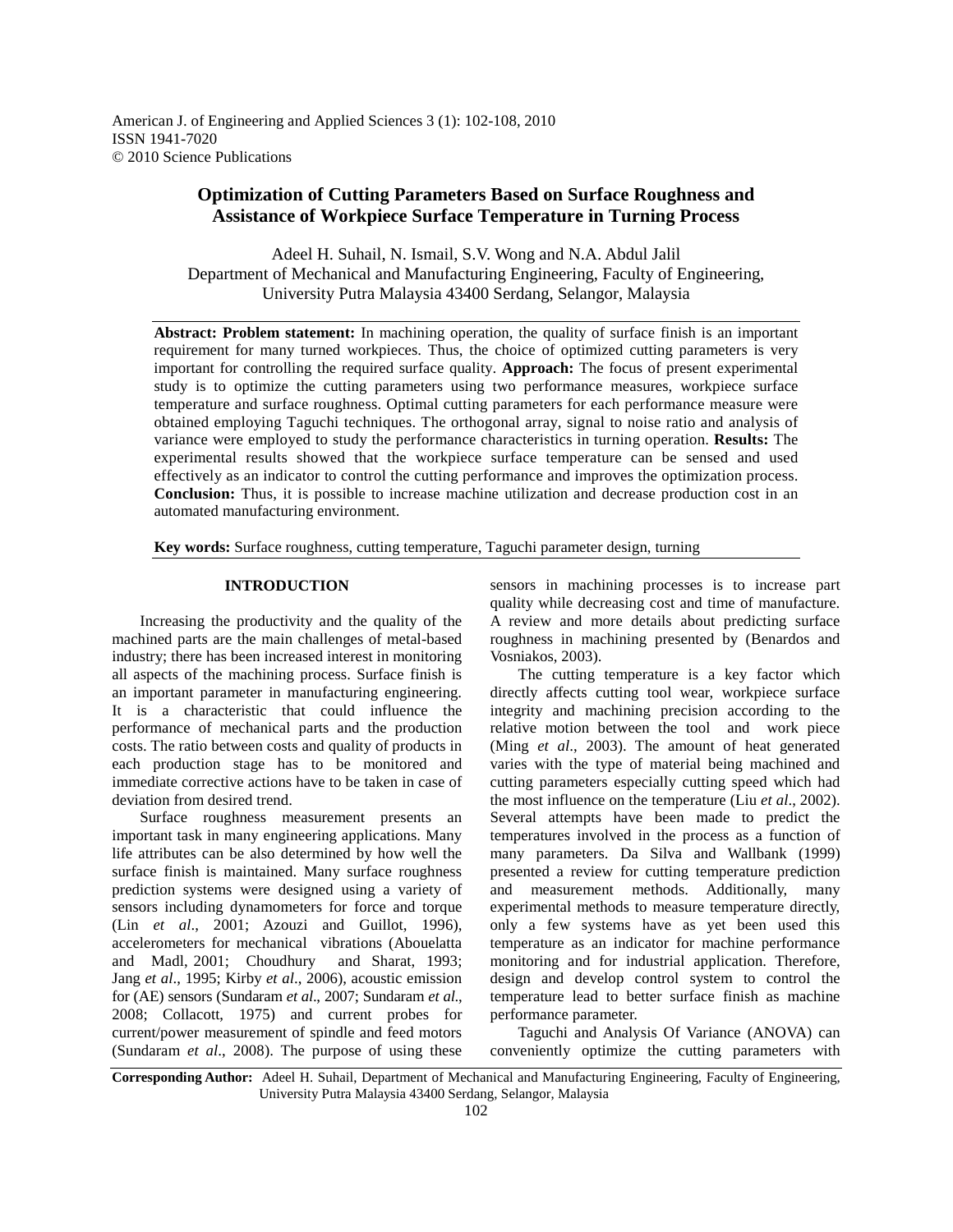several experimental runs well designed. Taguchi parameter design can optimize the performance characteristics through the settings of design parameters and reduce the sensitivity of the system performance to source of variation (Berger and Maurer, 2002; Ryan, 2000). On the other hand, Analysis Of Variance ANOVA used to identify the most significant variables and interaction effects (Henderson, 2006; Ryan, 2000).

 A lot of researches have been conducted for determining optimal process parameters. Kwak (2005) Presented the Taguchi and response method to determine the robust condition for minimization of out of roundness error of workpieces for the center less grinding process. Yang and Tarng (1998) employed Taguchi method and optimal cutting parameters of S45C steel bars for turning operations were obtained.

 Determination of optimal cutting conditions for surface finish obtained in turning using the techniques of Taguchi and a correlation between cutting velocity, feed and depth of cut with the roughness evaluating parameters  $R_a$  and  $R_t$  was established using multiple linear regression by Davim (2001). John *et al*. (2001) demonstrated a systematic procedure of using Taguchi parameter design in process control in order to identify the optimum surface roughness performance with a particular combination of cutting parameters in an end milling operation. Kopac *et al*. (2002) described the machining parameters influence and levels that provide sufficient robustness of the machining process towards the achievement of the desired surface roughness for cold pre-formed steel workpieces in fine turning.

 This study describe how to select the control factors levels (cutting speed, Feed rate and depth of cut) that can minimize the effect of noise factors on the response (surface roughness). An experimental work will be conducted to analyze the influence of cutting parameters (control factors) on surface roughness (response) and workpiece surface temperature (signal factor), then select the optimal cutting parameters which lead to optimal response by assistance of optimal signal factor.

 A good trade-off between cost and performance, with a high reliability and a reduced computing time will be proposed from in-process optimization of cutting parameters during machining process using temperature sensing.

**Theory:** The temperature can be calculated using Steffen-Boltzman law by the following equation Ming *et al*. (2003):

$$
E = \varepsilon \sigma T^4 (W m^{-2})
$$
 (1)

Where:

- $\epsilon$  = The emissivity of the material radiation element
- $\sigma$  = The Steffen-Boltzman constant, 5.67×0<sup>-8</sup> W m<sup>-2</sup>  $K^4$
- $T =$ The surface temperature of radiation element (K)
- E = The radiation energy of radiation element unit<sup>-1</sup> (W)

 The radiation energy could be received and measured on the radiation element of the material by an infrared thermometer and then the surface temperature of the radiation element could be calculated according to the Steffen-Boltzman law if the emissivity of the radiation element was known. This was a visual, simple and non-contact method to measure the temperature by an infrared thermometer. The infrared thermometers have been used in more reports than any other method and the advantages in the use of infrared sensor are; non-contact, respond to rapid changes in temperature, enable the easy measurement of high temperatures without disturbing the heat distribution and not affected by cutting process (Longbottom and Lanham, 2005).

#### **MATERIALS AND METHODS**

**Experimental procedures and conditions:** In this study, medium carbon steel AISI 1020 and 250 mm long with 50 mm diameter was used as work material for experimentation using a lathe turning machine. The chemical composition of the selected workpiece is shown as follows: C, 0.20; Si, 0.15; Mn, 0.72; P, 0.011; S, 0.023. CNMG 432 TT5100 insert with Sandvik tool holder PCLNR 2525M/12 universal turning machine tool was used in the experiments. All tests were performed dry.

 Cutting speed, feed rate and depth of cut were selected as the machining parameters to analyze their effect on surface roughness and workpiece surface temperature as well. A total of 27 experiments based on Taguchi's L27  $(3^{13})$  orthogonal array were carried out with different combinations of the levels of the input parameters. Among them, the settings of cutting speed include 950, 1150 and 1400 rpm; those of feed rate include 0.05, 0.1, 0.15 mm rev<sup>-1</sup>; the depth of cut is set at 0.5, 1.0 and 1.5 mm. Experimental planning was prepared by using cutting parameters and test conditions that were advised for a couple of toolworkpiece by tool manufacturer and the information available in the literature. A schematic diagram of the experimental set-up is shown in Fig. 1.

 For workpiece surface temperature measurement, handheld infrared thermometer type (OS534E) with built-in laser circle to dot switchable and RS-232 output was used.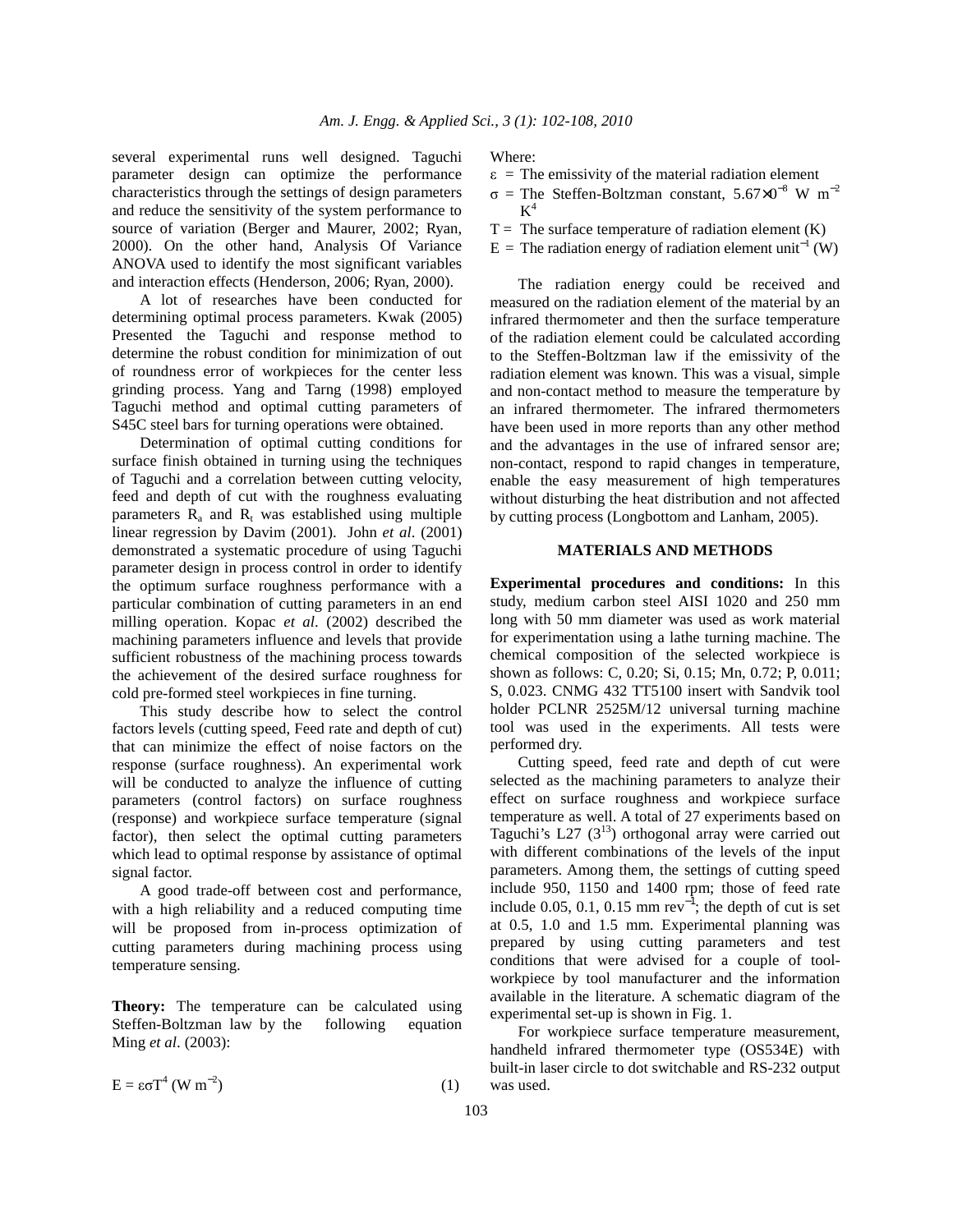

Fig. 1: Schematic diagram of the experimental setup of turning operation

 The amount of standard surface roughness parameter (Arithmetic average deviation from the mean line Ra) is carried out using surface roughness tester model Mahr Perthometer (MarSurf PS1, produced by Mahr GMbH, Germany). Three measurements for workpiece surface roughness were made and averaged for each test.

 This set-up was connected to computer using necessary hardware and software for data acquisition. The relationship between the workpiece surface temperature and the cutting parameters is examined.

 A series of experiments was conducted to obtain the surface temperature of the workpiece by the aid of the infrared thermometer and surface roughness by the aid of stylus type tester. Taguchi method is being applied in to select the control factors levels (Cutting speed, Feed rate and depth of cut) that minimize the effect of noise factors on the response (surface roughness) and get the relationship between the signal factor (workpiece surface temperature) and the response, to come up with the optimal surface roughness value using the rate of change for the response relative to the signal factor.

Table 1: Orthogonal array L27 [15] of Taguchi

|                 | Column no.     |                         |                  |                         |                         |                         |                         |                         |                         |                         |                         |                         |                                                 |
|-----------------|----------------|-------------------------|------------------|-------------------------|-------------------------|-------------------------|-------------------------|-------------------------|-------------------------|-------------------------|-------------------------|-------------------------|-------------------------------------------------|
| Test no.        | 1              | $\mathfrak{2}$          | 3                | 4                       | 5                       | 6                       | 7                       | 8                       | 9                       | 10                      | 11                      | 12                      | 13                                              |
| $\mathbf{1}$    | $\mathbf{1}$   | $\overline{1}$          | $\overline{1}$   | $\mathbf{1}$            | $\mathbf{1}$            | $\mathbf{1}$            | $\mathbf{1}$            | $\mathbf{1}$            | $\mathbf{1}$            | $\mathbf{1}$            | $\mathbf{1}$            | $\mathbf{1}$            | $\overline{1}$                                  |
| $\overline{c}$  | $\mathbf{1}$   | $\mathbf{1}$            | $\,1$            | $\mathbf{1}$            | $\overline{c}$          | $\overline{c}$          | $\overline{\mathbf{c}}$ | $\overline{c}$          | $\overline{\mathbf{c}}$ | $\overline{c}$          | $\overline{c}$          | $\overline{c}$          | $\frac{2}{3}$                                   |
| 3               | $\mathbf{1}$   | $\mathbf{1}$            | $\mathbf{1}$     | $\mathbf{1}$            | $\overline{3}$          | 3                       | 3                       | $\overline{3}$          | $\overline{\mathbf{3}}$ | 3                       | $\overline{\mathbf{3}}$ | 3                       |                                                 |
| $\overline{4}$  | $\mathbf{1}$   | $\overline{c}$          | $\overline{c}$   | $\overline{c}$          | $\mathbf{1}$            | $\,1\,$                 | $\mathbf{1}$            | $\overline{c}$          | $\overline{c}$          | $\overline{\mathbf{c}}$ | 3                       | 3                       |                                                 |
| 5               | $\mathbf{1}$   | $\overline{c}$          | $\overline{c}$   | $\overline{c}$          | $\overline{c}$          | $\frac{2}{3}$           | $\frac{2}{3}$           | 3                       | $\overline{3}$          | 3                       | $\mathbf{1}$            | $\mathbf{1}$            | $\mathbf 1$                                     |
| 6               | $\mathbf{1}$   | $\overline{c}$          |                  | $\overline{c}$          | 3                       |                         |                         | $\mathbf{1}$            | $\mathbf{1}$            | $\mathbf{1}$            | $\overline{c}$          | $\overline{\mathbf{c}}$ |                                                 |
| 7               | $\mathbf{1}$   | 3                       |                  | $\frac{3}{3}$           | $\mathbf{1}$            | $\mathbf{1}$            | $\mathbf{1}$            | 3                       | 3                       | 3                       | $\frac{2}{3}$           | $\frac{2}{3}$           | $\frac{2}{3}$                                   |
| 8               | $\mathbf{1}$   | $\overline{\mathbf{3}}$ |                  |                         | $\overline{c}$          | $\overline{c}$          | $\overline{c}$          | $\mathbf{1}$            | $\mathbf{1}$            | $\mathbf{1}$            |                         |                         |                                                 |
| 9               | $\mathbf{1}$   | 3                       |                  | 3                       | $\overline{\mathbf{3}}$ | $\frac{3}{2}$           | 3                       | $\overline{c}$          | $\overline{c}$          | $\frac{2}{3}$           | $\mathbf{1}$            | $\,1$                   | $\mathbf 1$                                     |
| 10              | $\overline{c}$ | $\,1$                   | $2333$<br>$3322$ | 3                       | $\mathbf{1}$            |                         | 3                       | $\mathbf{1}$            | $\overline{c}$          |                         | $\mathbf{1}$            | $\overline{\mathbf{c}}$ | 3                                               |
| 11              | $\overline{c}$ | $\mathbf{1}$            |                  | 3                       | $\overline{c}$          | 3                       | $\mathbf{1}$            | $\overline{\mathbf{c}}$ | $\overline{\mathbf{3}}$ | $\mathbf{1}$            | $\overline{c}$          | 3                       | $\mathbf{1}$                                    |
| 12              | $\overline{c}$ | $\mathbf{1}$            | $\frac{2}{3}$    | 3                       | $\overline{3}$          | $\mathbf{1}$            | $\overline{c}$          | $\frac{3}{2}$           | $\mathbf{1}$            | $\overline{c}$          | 3                       | $\mathbf{1}$            | $\begin{array}{c} 2 \\ 2 \\ 3 \\ 1 \end{array}$ |
| 13              | $\overline{c}$ | $\overline{c}$          |                  | $\mathbf{1}$            | $\mathbf{1}$            | $\overline{\mathbf{c}}$ | $\overline{3}$          |                         | 3                       | $\mathbf{1}$            | 3                       | $\mathbf 1$             |                                                 |
| 14              | $\overline{c}$ | $\frac{2}{2}$           | 3                | $\mathbf{1}$            | $\overline{c}$          | 3                       | $\mathbf{1}$            | $\overline{3}$          | $\mathbf{1}$            | $\frac{2}{3}$           | $\,1$                   | $\overline{c}$          |                                                 |
| 15              | $\overline{c}$ |                         | 3                | $\mathbf{1}$            | 3                       | $\mathbf{1}$            | $\overline{c}$          | $\mathbf{1}$            | $\overline{c}$          |                         | $\overline{c}$          | 3                       |                                                 |
| 16              | $\frac{2}{2}$  | $\overline{\mathbf{3}}$ | $\mathbf{1}$     | $\overline{c}$          | $\mathbf{1}$            | $\frac{2}{3}$           | 3                       | 3                       | $\,1\,$                 | $\frac{2}{3}$           | $\frac{2}{3}$           | 3                       | $\frac{1}{2}$                                   |
| 17              |                | 3                       | $\mathbf{1}$     | $\overline{c}$          | $\overline{c}$          |                         | $\mathbf{1}$            | $\mathbf{1}$            | $\overline{c}$          |                         |                         | $\mathbf{1}$            |                                                 |
| 18              | $\frac{2}{3}$  | 3                       | $\mathbf{1}$     | $\overline{c}$          | $\overline{3}$          | $\mathbf{1}$            | $\overline{c}$          | $\overline{c}$          | 3                       | $\mathbf{1}$            | $\mathbf{1}$            | $\overline{c}$          | $\begin{array}{c} 3 \\ 2 \\ 3 \\ 1 \end{array}$ |
| 19              |                | $\,1$                   | 3                | $\overline{\mathbf{c}}$ | $\mathbf{1}$            | 3                       | $\overline{c}$          | $\mathbf{1}$            | 3                       | $\overline{c}$          | $\mathbf{1}$            | 3                       |                                                 |
| 20              | $\frac{3}{3}$  | $\mathbf{1}$            | $\frac{3}{3}$    | $\frac{2}{2}$           | $\overline{c}$          | $\mathbf{1}$            | $\overline{3}$          | $\frac{2}{3}$           | $\mathbf{1}$            | 3                       | $\overline{\mathbf{c}}$ | $\,1$                   |                                                 |
| 21              |                | $\mathbf{1}$            |                  |                         | $\overline{3}$          | $\overline{c}$          | $\mathbf{1}$            |                         | $\overline{c}$          | $\mathbf{1}$            | $\overline{\mathbf{3}}$ | $\overline{c}$          |                                                 |
| $\overline{22}$ | $\frac{3}{3}$  | $\overline{c}$          | $\mathbf{1}$     | 3                       | $\mathbf{1}$            | $\frac{3}{1}$           | $\overline{c}$          | $\overline{c}$          | $\mathbf{1}$            | 3                       | 3                       | $\overline{c}$          |                                                 |
| 23              |                | $\overline{c}$          | $\mathbf{1}$     | 3                       | $\overline{c}$          |                         | 3                       | $\overline{\mathbf{3}}$ | $\overline{c}$          | $\mathbf{1}$            | $\,1$                   | 3                       |                                                 |
| 24              | 3              | $\overline{c}$          | $\mathbf{1}$     | 3                       | $\overline{3}$          | $\overline{\mathbf{c}}$ | $\mathbf{1}$            | $\,$ 1 $\,$             | 3                       | $\overline{c}$          | $\overline{c}$          | $\,$ 1 $\,$             |                                                 |
| 25              | 3              | 3                       | $\overline{c}$   | $\mathbf{1}$            | $\mathbf{1}$            | 3                       | $\overline{c}$          | 3                       | $\overline{c}$          | $\mathbf{1}$            | $\overline{c}$          | $\mathbf{1}$            | $\frac{1}{2}$ $\frac{3}{3}$ $\frac{3}{1}$       |
| 26              | 3              | 3                       | $\overline{c}$   | $\mathbf{1}$            | $\overline{c}$          | $\mathbf{1}$            | 3                       | $\mathbf{1}$            | 3                       | $\overline{c}$          | 3                       | $\overline{\mathbf{c}}$ |                                                 |
| 27              | $\overline{3}$ | $\overline{3}$          | $\overline{c}$   | $\mathbf{1}$            | 3                       | $\overline{c}$          | $\mathbf{1}$            | $\overline{c}$          | $\mathbf{1}$            | 3                       | $\mathbf{1}$            | 3                       | $\overline{c}$                                  |

 The goal of this experimental work was to investigate the effects of cutting parameters on workpiece surface temperature and surface roughness and to establish a correlation between them. Experiments were planned according to Taguchi's L27  $(3<sup>13</sup>)$  orthogonal array, which has 27 rows corresponding to the number of testes (26 degree of freedom) with 13 columns at three levels, as shown in Table 1. The factors and the interactions are assigned to the columns.

 The first column of the Table 1 was assigned to the Depth of cut (D), the second to the Feed rate (F), the fifth to the cutting Speed (S) and the remaining were assigned to the interactions. It means a total 27 experimental number must be conducted using the combination of levels for each independent factor (speed, S; feed, F and depth of cut, D) as shown in Table 1. This orthogonal array is chosen due to its capability to check the interactions among factors.

 The procedure for these tests were to measure the workpiece surface temperature while machining (inprocess) using the infrared thermometer. When the pass is finished, the surface was then cleaned and surface roughness measured with the contact profilometer to obtain the corresponding roughness. The experimental results are then transformed into a Signal to Noise (S/N) ratio.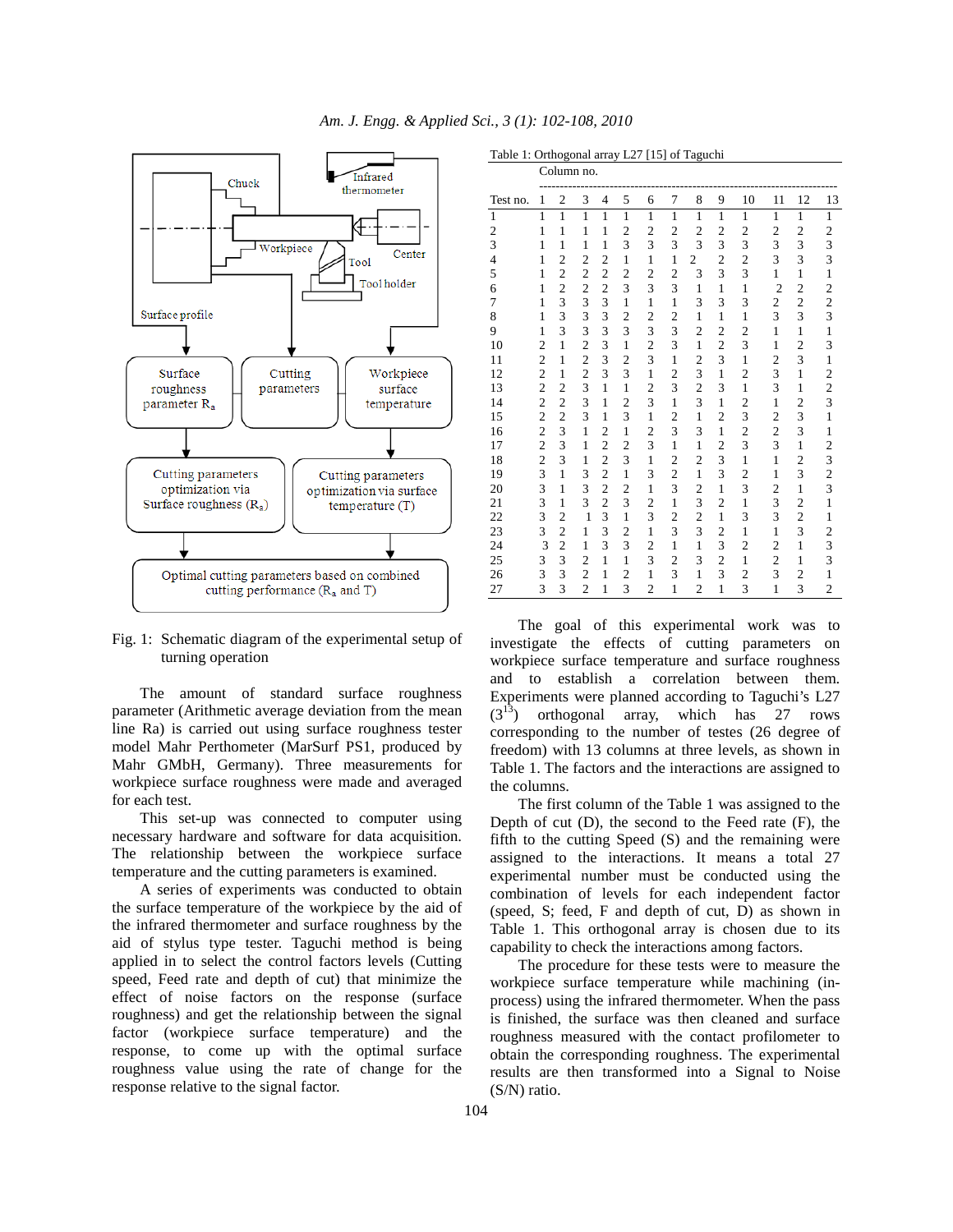There are three categories of quality characteristic in the analysis of the S/N ratio, (i) the-lower-the-better, (ii) the-higher-the-better and (iii) the-nominal-thebetter. Regardless of the category of the quality characteristic, process parameter settings with the highest S/N ratio always yield the optimum quality with minimum variance. The category the-lower-the-better was used to calculate the S/N ratio for both quality characteristics surface roughness and workpiece surface temperature, according to the equation:

$$
\eta = -10\log_{10}\left(\frac{1}{n}\sum_{i=1}^{n}y_i^2\right) \tag{2}
$$

Where:

- $\eta$  = Signal to noise ratio
- $n =$  Number of repetitions of experiment
- $y_i$  = Measured value of quality characteristic

 In addition, a statistical Analysis Of Variance (ANOVA) is performed to see which process parameters are significantly affecting the responses (surface roughness,  $R_a$  and workpiece surface Temperature, T).

#### **RESULTS**

The measured values of surface roughness and workpiece surface temperature for the machined surfaces corresponding to all the experimental runs are given in Table 2.

**Signal to noise ratio:** Analysis of the influence of each control factor (S, F and D) on the surface roughness Ra and workpiece surface temperature T has been performed with a so-called signal to noise ratio response table. Response tables of S/N ratio for surface roughness and workpiece surface temperature are shown in Table 3. and Table 4. respectively. It show the S/N ratio at each level of control factor and how it is changed when settings of each control factor are changed from one level to other.

 The influence of each control factor can be more clearly presented with response graphs. Response graphs for all control factors are shown in Fig. 2, the slope of the line which connects between the levels can clearly show the power of the influence of each control factor.

 In addition, the analysis of interactions gives more accurate and additional information about optimal cutting parameter. Figure 3 and 4 present interaction plot for S/N ratios for surface roughness Ra and surface temperature T respectively.

| Table 2: Experimental results for $R_a$ and T |  |
|-----------------------------------------------|--|
|                                               |  |

| S    | F    | D   | $R_{a}$ | T       |
|------|------|-----|---------|---------|
| 950  | 0.05 | 0.5 | 1.22000 | 55.8958 |
| 1150 | 0.05 | 0.5 | 1.09900 | 62.9655 |
| 1400 | 0.05 | 0.5 | 1.00200 | 70.3913 |
| 950  | 0.10 | 0.5 | 1.53000 | 61.9286 |
| 1150 | 0.10 | 0.5 | 1.33067 | 63.8000 |
| 1400 | 0.10 | 0.5 | 1.25767 | 68.5789 |
| 950  | 0.15 | 0.5 | 2.28000 | 55.8667 |
| 1150 | 0.15 | 0.5 | 2.17200 | 60.8500 |
| 1400 | 0.15 | 0.5 | 1.87333 | 63.5000 |
| 950  | 0.05 | 1.0 | 2.77700 | 75.8750 |
| 1150 | 0.05 | 1.0 | 1.51000 | 76.5714 |
| 1400 | 0.05 | 1.0 | 0.92633 | 76.7826 |
| 950  | 0.10 | 1.0 | 1.97433 | 68.1667 |
| 1150 | 0.10 | 1.0 | 1.43000 | 69.1818 |
| 1400 | 0.10 | 1.0 | 1.29333 | 69.8125 |
| 950  | 0.15 | 1.0 | 3.09367 | 60.8000 |
| 1150 | 0.15 | 1.0 | 2.72000 | 64.8889 |
| 1400 | 0.15 | 1.0 | 1.79867 | 71.0556 |
| 950  | 0.05 | 1.5 | 1.43000 | 76.2400 |
| 1150 | 0.05 | 1.5 | 1.07733 | 78.6800 |
| 1400 | 0.05 | 1.5 | 0.83133 | 92.6136 |
| 950  | 0.10 | 1.5 | 1.98533 | 70.1053 |
| 1150 | 0.10 | 1.5 | 1.50667 | 74.2727 |
| 1400 | 0.10 | 1.5 | 0.70333 | 81.6250 |
| 950  | 0.15 | 1.5 | 2.72233 | 61.6875 |
| 1150 | 0.15 | 1.5 | 2.25867 | 67.8947 |
| 1400 | 0.15 | 1.5 | 1.40933 | 72.7619 |

S: Cutting speed; T: Experimental temperature; F: Feed rate; Ra: Experimental Surface roughness; D: Depth of cut

|  |  |  |  | Table 3: Response table for $S/N$ ratios (smaller is better) for $R_a$ |
|--|--|--|--|------------------------------------------------------------------------|
|--|--|--|--|------------------------------------------------------------------------|

| Level          |          | F        | D        |
|----------------|----------|----------|----------|
|                | $-6.103$ | $-1.833$ | $-3.342$ |
| $\overline{2}$ | $-4.078$ | $-2.875$ | $-5.182$ |
| 3              | $-1.383$ | $-6.856$ | $-3.041$ |
| Delta          | 4.720    | 5.023    | 2.141    |
| Rank           | 2.000    | 1.000    | 3.000    |

Table 4: Response table for S/N ratios (smaller is better) for T

| Level                   |          | F        |          |
|-------------------------|----------|----------|----------|
|                         | $-36.23$ | $-37.31$ | $-35.91$ |
|                         | $-36.72$ | $-36.84$ | $-36.92$ |
| $\mathbf{\overline{3}}$ | $-37.35$ | $-36.15$ | $-37.46$ |
| Delta                   | 1.12     | 1.16     | 1.55     |
| Rank                    | 3.00     | 2.00     | 1.00     |

| Table 5: ANOVA table for the surface Roughness $(R_a)$ |  |
|--------------------------------------------------------|--|
|--------------------------------------------------------|--|

| Source                                      | df | SE        | t-stat      | p-value   |  |
|---------------------------------------------|----|-----------|-------------|-----------|--|
| S                                           |    | 0.0004041 | $-4.819961$ | 7.293E-05 |  |
| F                                           |    | 1.8222418 | 5.155438    | 3.174E-05 |  |
| D                                           |    | 0.1822241 | 0.097346    | 0.923294  |  |
| $R^2 = 68.41529\%$ ; $R^2$ (adj) = 64.2955% |    |           |             |           |  |

**Analysis of variance ANOVA:** The experimental results were analyzed with Analysis Of Variance (ANOVA), which is used for identifying the factors significantly affecting the performance measures. The results of the ANOVA with surface roughness and workpiece surface temperature are shown in Table 5 and 6, respectively. This analysis was carried out for significance level of  $\alpha = 0.05$ , i.e. for a confidence level of 95%.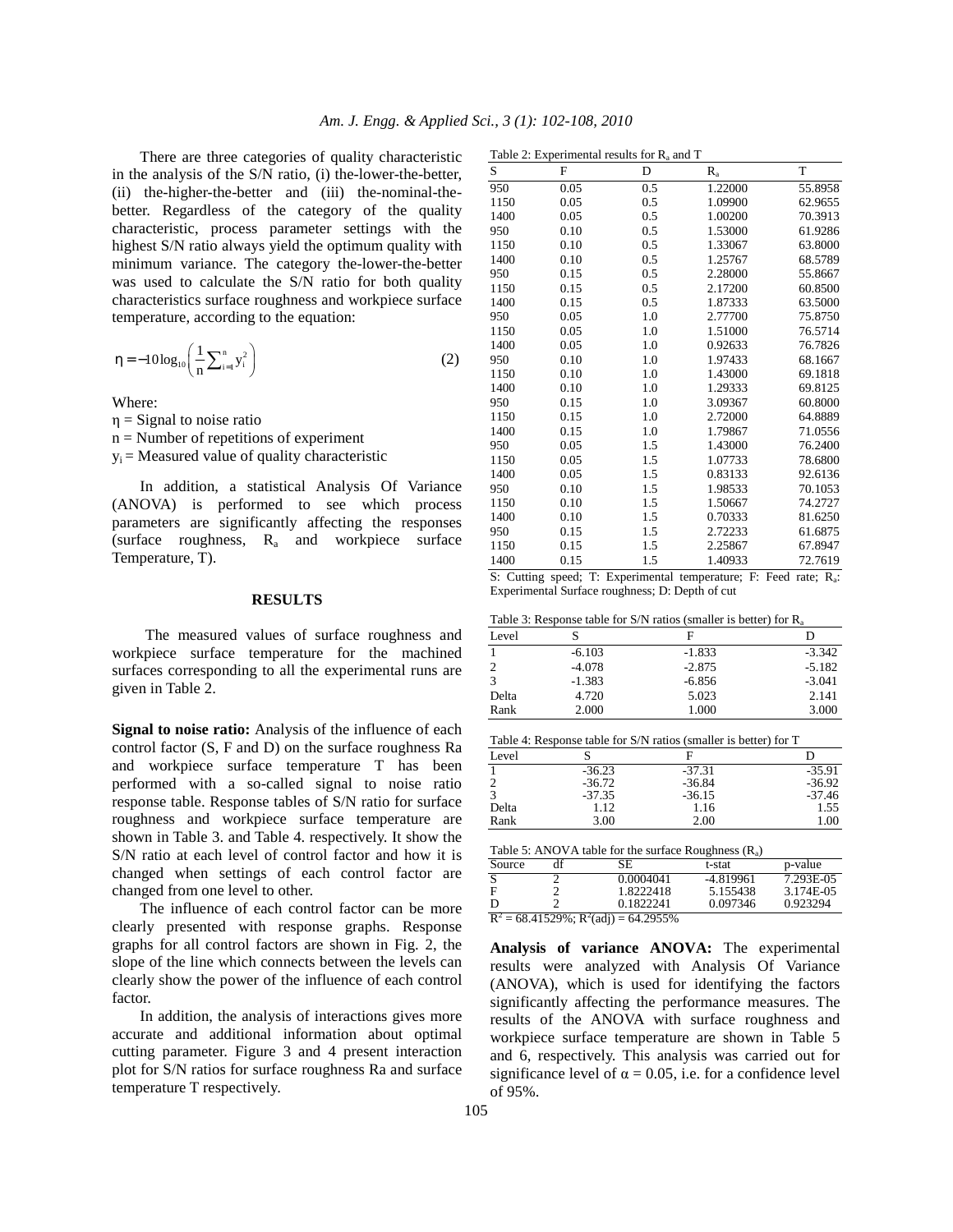| Table 6: ANOVA table for the surface roughness (T) |    |                                    |             |           |  |
|----------------------------------------------------|----|------------------------------------|-------------|-----------|--|
| Source                                             | df | SE                                 | t-stat      | p-value   |  |
| S                                                  |    | 0.0037041                          | 5.385827    | 1.800E-05 |  |
| F                                                  |    | 16.7028103                         | $-5.768151$ | 7.090E-06 |  |
| D                                                  |    | 1.67028103                         | 7.457421    | 1.400E-07 |  |
| n2                                                 |    | 02 $C7540$ , $D2(-3)$ , 01 $54C10$ |             |           |  |

 $R^2 = 83.6754\%; R^2(\text{adj}) = 81.5461\%$ 





Fig. 2: Main effect plots for S/N ratio for surface Roughness  $(R_a)$  and surface Temperature  $(T)$ 



Fig. 3: Interaction plot for S/N ratio for surface Roughness  $(R_a)$ 



Fig. 4: Interaction plot for S/N ratio for workpiece surface Temperature (T)

## **DISCUSSION**

It can be seen from Table 3 and according to the rank value for each control factor that the feed rate had the strongest influence on surface roughness followed by cutting speed and last by depth of cut. Similarly from Table 4 it can be seen that the depth of cut had the strongest influence on workpiece surface temperature followed by feed rate and then by cutting speed.

From the main effects plot for S/N ratio for surface roughness Fig. 2, the surface roughness appears to be an almost linear increasing function of feed rate (F) and decreasing function of cutting speed (S). Thus, in order to reduce the level of surface roughness, F should be set to its lowest level  $(0.05 \text{ rev mm}^{-1})$  and S to its highest level (1400 rpm). Also, high level (1.5 mm) or low level (0.5 mm) of depth of cut (D), may be preferred, while the effect of D has not been found statistically significant (p-value  $= 0.923$ ).

For comparison; the main effects plot for workpiece surface temperature (T) at the same levels shows that the highest cutting speed and lowest feed rate produce higher surface temperature and higher depth of cut as well. Thus, the higher surface temperature gives better surface roughness and high level for depth of cut was better. So, using the-higherthe-better of quality characteristic is more suitable for this case.

From Fig. 3 the significant interaction only can be seen between cutting speed and depth of cut  $(S \times D)$ and between feed rate and depth of cut  $(F \times D)$ . So, the optimum cutting conditions for surface roughness with high evidence should be set to lowest level of feed rate (F) which was a dominant parameter for the surface roughness, and highest level of both cutting speed (S) and depth of cut (D). Same interactions were found significant from Fig. 4 which means that the signal factor (workpiece surface temperature) follow significantly the response factor (surface roughness).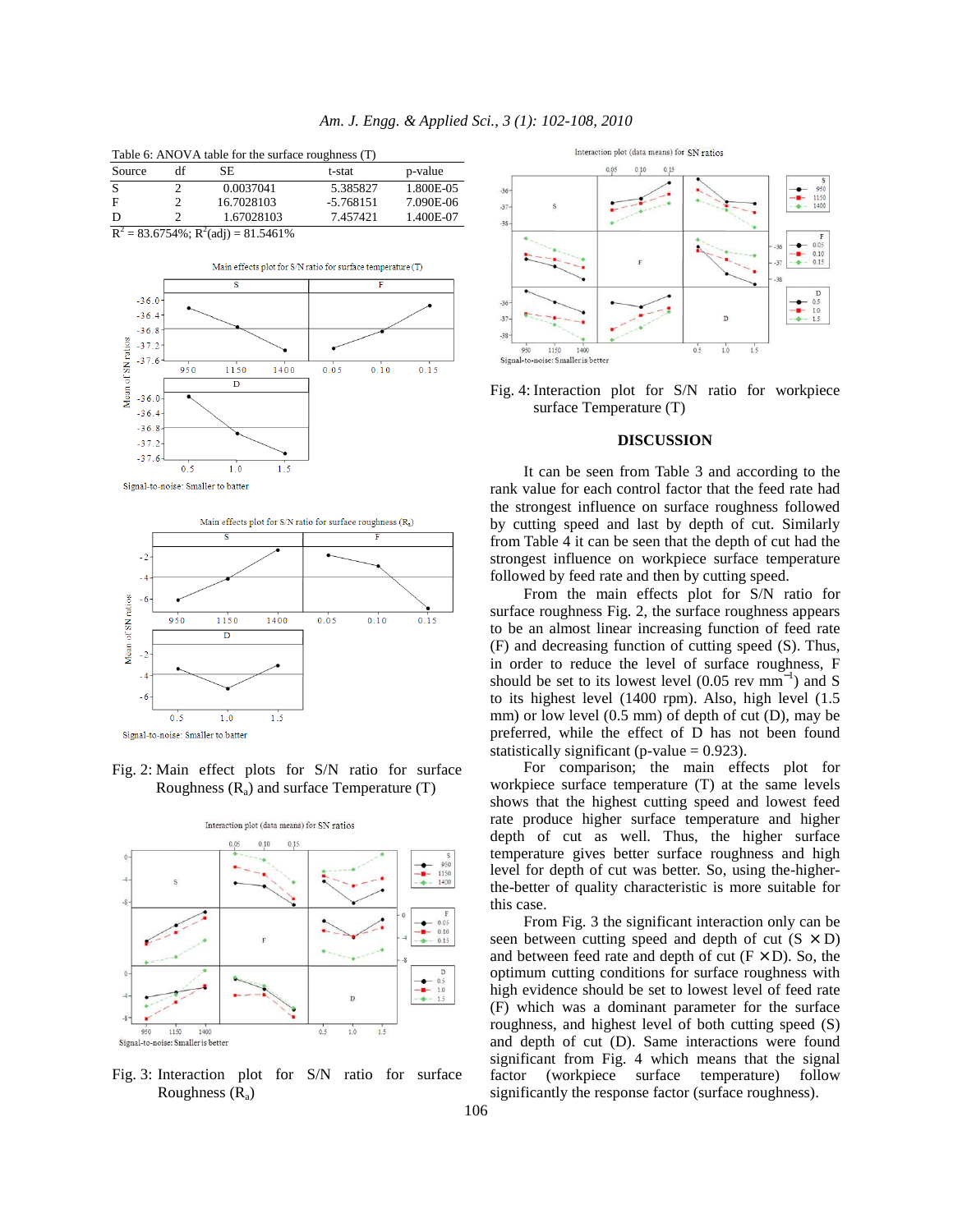From Table 5, analysis of variance ANOVA for surface roughness. It can be found that cutting speed and feed rate are the significant cutting parameters for affecting surface roughness. The change of the depth of cut in the range given in Table 2 has an insignificant effect on surface roughness (p-value  $= 0.923$ ). Therefore, based on S/N and ANOVA analysis, the optimal cutting parameters for surface roughness are the feed rate at level 1, the cutting speed at level 3, and depth of cut at level 3. Table 6 shows the results of ANOVA for surface temperature. Cutting speed, feed rate, and depth of cut are significant parameters for affecting surface temperature. However, the P value order of the cutting parameters for surface temperature is depth of cut, then feed rate, and then cutting speed. The optimal cutting parameters for surface temperature are cutting speed at level 3, the feed rate at level 1, and the depth of cut at level 3.

## **CONCLUSION**

 This study discussed an application of the Taguchi method for optimizing the cutting parameters in turning operations using combined of two performance measures, workpiece surface Temperature (T) and surface roughness  $(R_a)$ . From this research, following conclusions could be reached with a fair amount of confidence:

 Regardless of the category of the quality characteristic, the-lower-the better for surface roughness the lowest feed rate ( $F = 0.05$  mm rev<sup>1</sup>), the highest cutting speed  $(S = 1400$  RPM) and highest depth of cut  $(D = 1.5$  mm) lead to optimal surface roughness value.

 Similarly the-higher-the better quality characteristic for workpiece surface Temperature (T) follow significantly the-lower-the-better quality characteristic for surface roughness.

 Control parameters (S, F and D) can be monitored using workpiece surface temperature as signal factor fairly more accurate according to p-values from ANOVA analysis table and high R-value as well.

 Finally the experimental results show that workpiece surface temperature can be sensed and used effectively as an in-process signal for cutting parameters optimization.

## **ACKNOWLEDGEMENT**

 The researchers wish to thank the Department of Mechanical and Manufacturing Engineering in University Putra Malaysia for supporting this research.

#### **REFERENCES**

- Abouelatta, O.B. and J. Madl, 2001. Surface roughness prediction based on cutting parameters and tool vibrations in turning operations. J. Mater. Process. Technol., 118: 269-277. DOI: 10.1016/S0924- 0136(01)00959-1
- Azouzi, R. and M. Guillot, 1997. On-line prediction of surface finish and dimensional deviation in turning using neural network based sensor fusion. Int. J. Mach. Tools Manufact., 37: 1201-1217. DOI: 10.1016/S0890-6955(97)00013-8
- Benardos, P.G. and G.C. Vosniakos, 2003. Predicting surface roughness in machining: A review. Int. J. Mach. Tools Manufact., 43: 833-844. http://cat.inist.fr/?aModele=afficheN&cpsidt=14735226
- Berger, P.D. and R.E. Maurer, 2001. Experimental Design with Applications in Management, Engineering and the Sciences. 1st Edn., Duxbury Press, USA., ISBN: 10: 0534358225, pp: 496.
- Choudhury, S.K. and M.S. Sharat, 1995. On-line control of machine tool vibration during turning operation. J. Mater. Process. Technol., 47: 251- 259. DOI: 10.1016/0924-0136(95)01328-C
- Collacott, R.A., 1975. Condition monitoring by sound analysis. Non-Destr. Test, 8: 245-248. http://md1.csa.com/partners/viewrecord.php?reque ster=gs&collection=TRD&recid=017512710169X AI&q=Condition+monitoring+by+sound+analysis. &uid=788768430&setcookie=yes
- Da Silva, M.B. and J. Wallbank, 1999. Cutting emperature: Prediction and measurement methodsa review. J. Mater. Process. Technol., 88: 195-202. DOI: 10.1016/S0924-0136(98)00395-1
- Davim, J.P., 2001. A note on the determination of optimal cutting conditions for surface finish obtained in turning using design of experiments. Mater. Process. Technol., 116: 305-308. DOI: 10.1016/S0924-0136(01)01063-9
- Henderson, G.R., 2006. Six Sigma: Quality Improvement with MINITAB. John Wiley and Sons, England, ISBN: 10: 0470011556, pp: 452.
- Jang, D.Y., Y.G. Choi, H.G. Kim and A. Hsiao, 1996. Study of the correlation between surface roughness and cutting vibrations to develop an on-line roughness measuring technique in hard turning. J. Mach. Tools Manufact., 36: 453-464. DOI: 10.1016/0890-6955(95)00074-7
- John, J.L., L. Yang and J.C. Chen, 2001. A systematic approach for identifying optimum surface roughness performance in end-milling operations. J. Ind. Technol., 17: 1-8. http://atmae.org/jit/Articles/yang030101.pdf